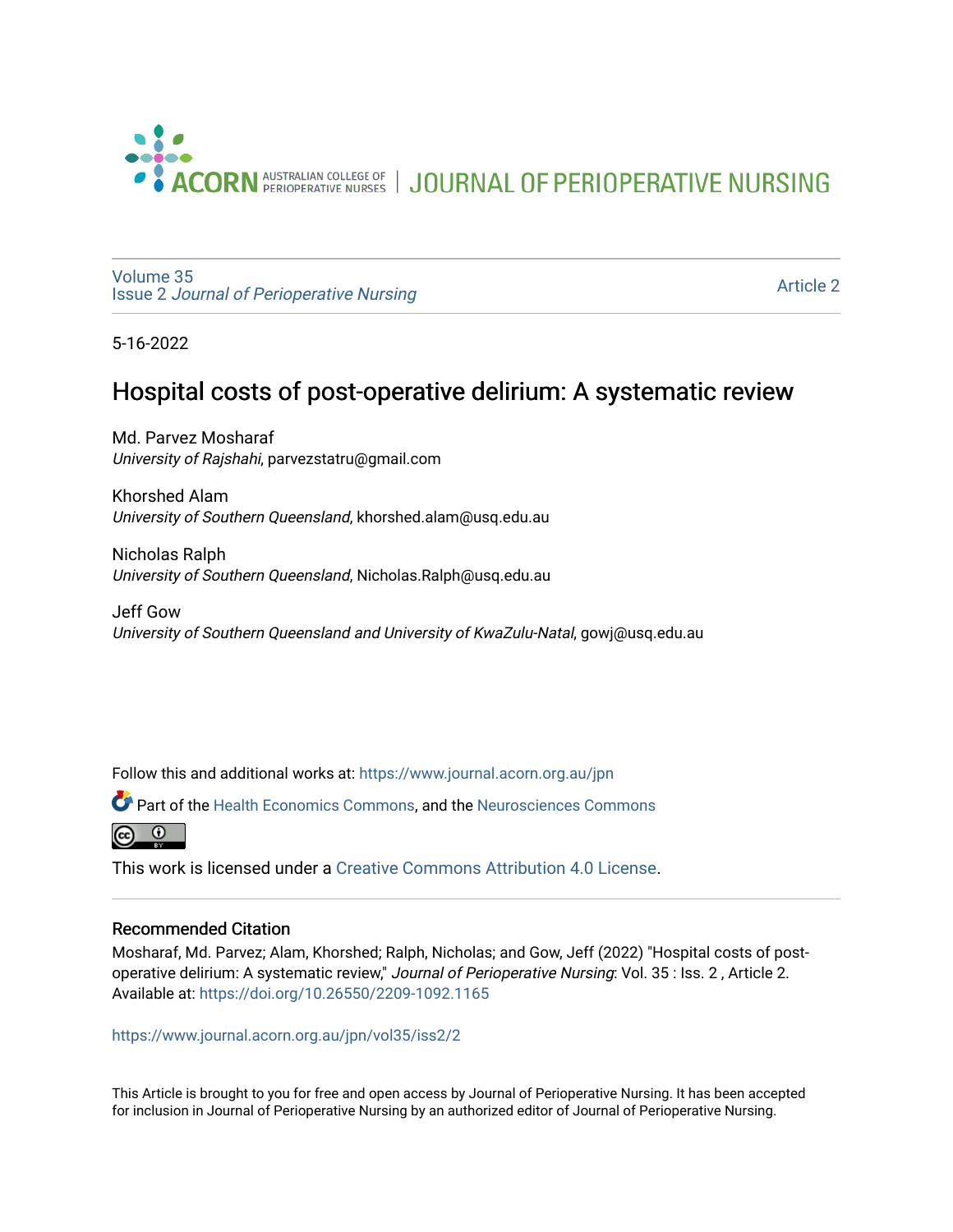# Hospital costs of post-operative delirium: A systematic review

### Cover Page Footnote

The author(s) indicate no conflicts of interest. This project received no funding assistance.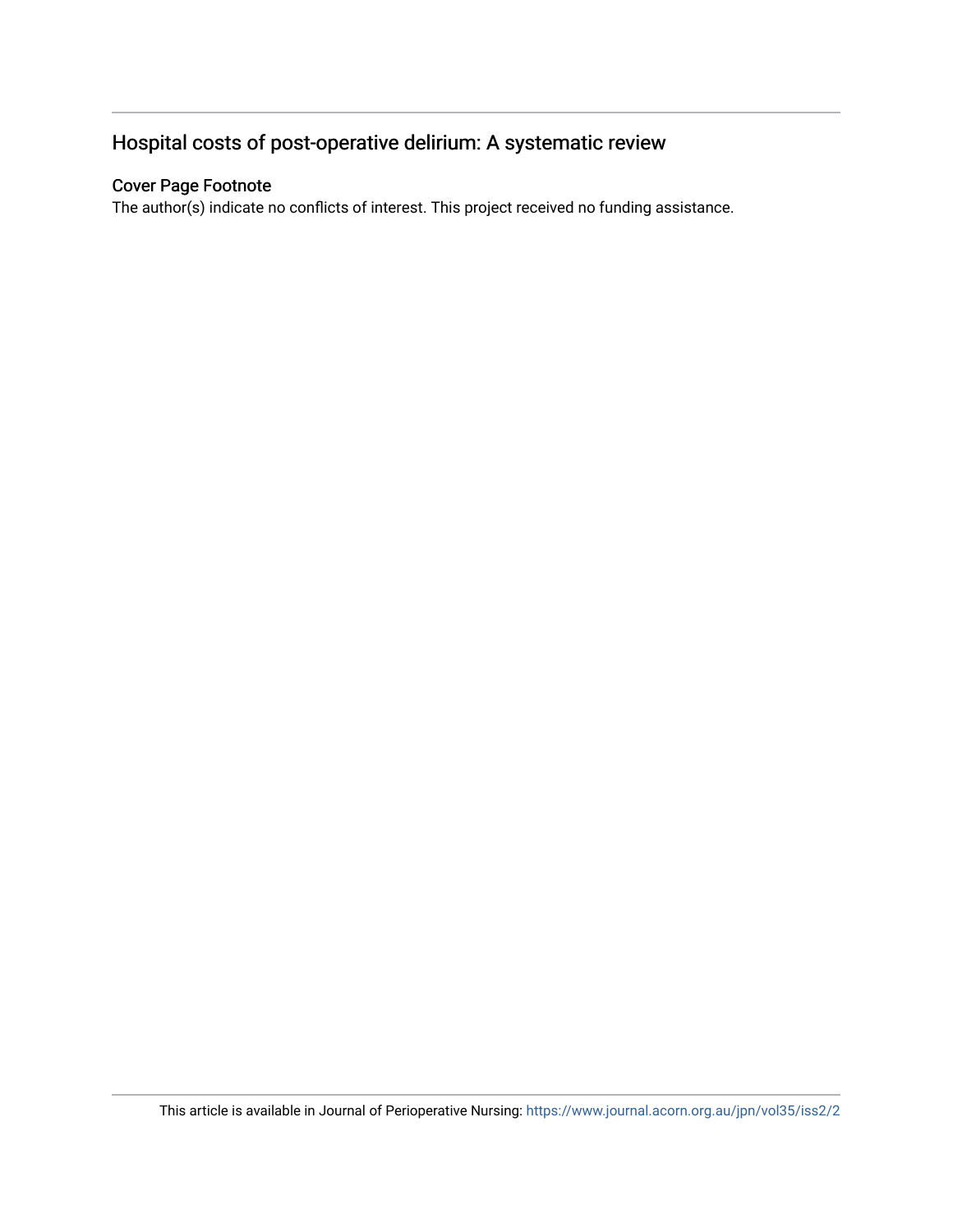#### Authors

Md. Parvez Mosharaf University of Rajshahi

Khorshed Alam University of Southern Queensland

Nicholas Ralph University of Southern Queensland

Jeff Gow University of Southern Queensland and University of KwaZulu-Natal

#### Corresponding author

Md. Parvez Mosharaf University of Rajshahi [parvezstatru@gmail.com](mailto:parvezstatru@gmail.com)

# Hospital costs of post-operative delirium: A systematic review

### Abstract

Aims: In this systematic review, the primary aim is to investigate the hospital cost burden attributed to post-operative delirium (POD). A secondary aim is to examine how patient length of stay (LOS) in hospital varies across the selected studies.

**Background:** POD is a common occurrence after major surgery and leads to serious medical complications. It is associated with increased morbidity and double the risk of mortality from surgery compared to non-delirious patients. POD increases patient LOS in hospital and increases the economic burden on patients and the health system.

**Design:** A systematic review was conducted.

Method: Published articles in English over the period 2010 to 2020 were searched using the PubMed and MEDLINE databases. The Preferred Reporting Items for Systematic Reviews and Meta‐Analyses (PRISMA) guidelines were followed. The study quality and risks of bias of included studies were assessed using the Newcastle–Ottawa Quality Assessment Scale (NOS).

Results: A total of 2539 published records were initially screened and ultimately ten studies were found to be relevant to the review criteria. Six studies were from the United States of America (USA) and the others from South Korea, Australia, and Canada. The additional costs for patients with POD ranged from a minimum of US\$1551 to a maximum of US\$23698 compared to non-delirious patients. Costs were higher in the USA than other countries. Studies reported most surgical patients experiencing POD were aged 70 years or older which dramatically increases the risk of its occurrence and increases LOS and hospital related costs. The difference in LOS between POD and nondelirious patients ranged from 0.8 to 7.3 days and this increased significantly if POD patients were in intensive care.

Conclusions: Increased LOS and increased hospital costs are strongly associated with POD after major surgery.

Keywords: post-operative delirium, POD, length of stay, LOS, costs, systematic review

### Introduction

Among post-operative medical complications, delirium is common and characterised by cognitive dysfunction, inattention and thinking disorder.<sup>1,2</sup> Delirium has two states – hyperactive and hypoactive.<sup>3</sup> Post-operative delirium (POD) is significantly associated with higher risk of morbidity and mortality, inferior functional recovery and extended immobilisation.<sup>3,4</sup> The major factors in developing POD

are advanced age, previous history of mental dysfunction, multiple medical comorbidities, acute injuries and pain.<sup>1,5–8</sup> Recent reviews of its incidence reveal a wide range from 3.3 to 77 per cent among surgical and intensive care unit (ICU) patients. $9-12$ Studies report that POD also leads to prolonged length of stay (LOS) in hospital and ICU, and associated increased cost of health care treatment both in hospital and after discharge.<sup>13-19</sup>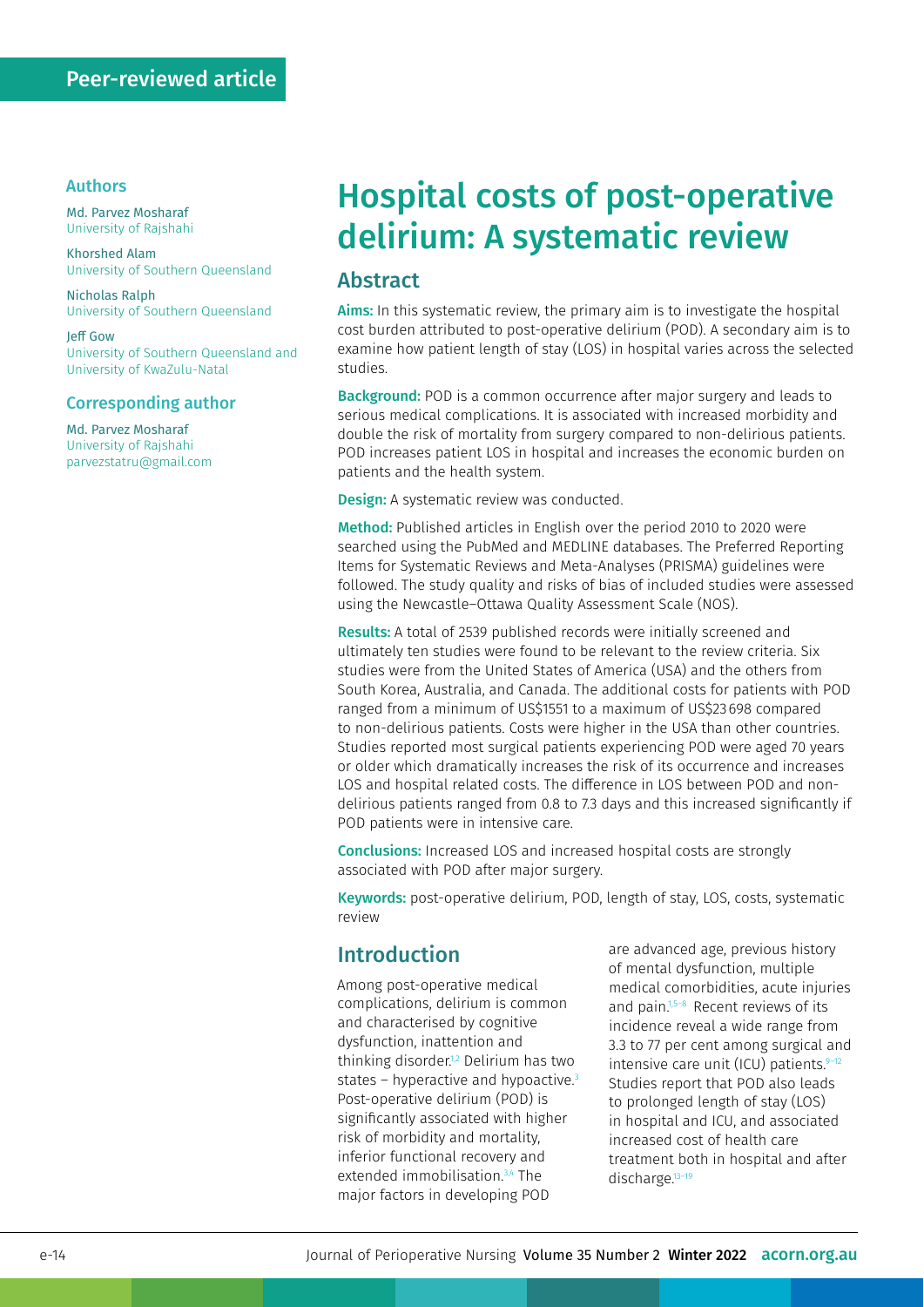The overall additional estimated cost for delirium was reported as ranging from US\$806 to US\$24509 in 2019.20 In 2021, a study in the USA reported the health care costs attributed to POD after major elective surgery for delirious patients in one year had a mean of US\$146358 (SD: US\$140469) which is significantly higher than US\$94609 (SD: US\$80648) for nondelirious patients. The annual national health care costs in the USA due to POD were estimated at US\$32.9 billion (CI 95%: US\$25.7 billion–US\$42.2 billion).21 An Australian study described that the cost index of hospital episodes for post-operative delirious patients was 51 per cent higher than the non-delirious patients. Post-operative delirious patients also had a higher 28-day rehospitalisation rate than their counterparts.<sup>22</sup> Total cost due to delirium was about AU\$8.8 billion in 2016–2017 and this severe neuropsychiatric syndrome causes about 10.6 per cent of cognitive impairment (i.e. dementia) in Australia.23

POD also increases LOS in hospital and ICU and can lead to other postoperative complications. Increased LOS in hospital and ICU attributed to POD after major surgery is significantly higher than for nondelirious patients.24–27 Further, hospital readmission after initial discharge was also higher among patients with cognitive impairments like POD.28 As the prevalence of POD in ICU is upwards of 80 per cent, an investigation of the cost of POD and the resultant extended LOS is needed.29

Research evidence shows that POD is a potentially preventable medical condition.30–32 The occurrence of delirium could be avoided for 30 to 40 per cent of medical emergency patients.<sup>33</sup> Considering the severe impact on patient's morbidity and mortality, the prevention of POD is essential to minimise the risks to

the individual surgical patient and to mitigate the economic burden on the patient, health system and society.<sup>34,35</sup>

### Aims

The primary aim of this study was to systematically review the literature on the hospital costs of POD over the period 2010 to 2020. A secondary aim was to examine how patient LOS in hospital varies across the selected studies.

### Methods

### Review design

This review involved a systematic search of studies in the PubMed, PubMed Central and Medline databases and followed the standard Preferred Reporting Items for Systematic Reviews and Meta-Analyses (PRISMA) guidelines.<sup>36</sup> All published research articles related to delirium and post-operative delirium (POD) including reviews and meta-analysis were taken into consideration based on MeSH terms and keywords related to cost and hospital stay.

#### Search strategy

Of the published journal articles from 2010 to end of 2020, articles were only included if they were peer-reviewed research articles, available as fulltext, written in English and reported on one or more of the following: the post-operative delirium condition, any associated direct or indirect hospital costs, the length of stay in hospital or ICU.

The systematic literature searching occurred in two electronic databases of PubMed, and PubMed Central, and Medline. MeSH terms, key words and subject headings were used which are conceptually synonyms of delirium, POD and the direct or indirect hospitalisation cost. The OR/ AND operator was used to create the

combination of searching key words. The following MeSH terms and key words with a combination of delirium and POD were used to search the literature: "economics"; "health care economics and organizations"; "cost of illness"; "cost evaluation"; "costbenefit analysis"; "health care costs"; "cost Analysis"; "cost effectiveness"; "statistics and numerical data"; "economic outcome"; "economic impact"; "medical expenditure"; "cost utility"; "costs and cost analysis"; "hospital costs"; "medical care cost"; "delirium/statistics and numerical data"; "emergence delirium/statistics and numerical data"; "care, postoperative"; "length of stay". All the outcomes were recorded and assessed through the various filtration steps according to PRISMA guidelines and the final articles were selected.

### Eligibility/inclusion criteria

The preliminary outcomes of interest were increased LOS in hospital and ICU due to POD and the additional costs of hospitalisation related to POD.

Studies that did not satisfy the inclusion criteria were excluded. Moreover, published articles not in English, systematic reviews, metaanalyses, editorials, conference proceedings, commentaries and research protocols related to delirium were also excluded.

### Screening process

For this systematic review, the direct and indirect cost data and the LOS information of delirious patients were collected from selected fulllength research articles written in English. To perform this, the outcome records from the database search were evaluated by two independent researchers screening the title, abstract and the full-length articles to select the most relevant studies. This was done using the PRISMA guidelines. The first researcher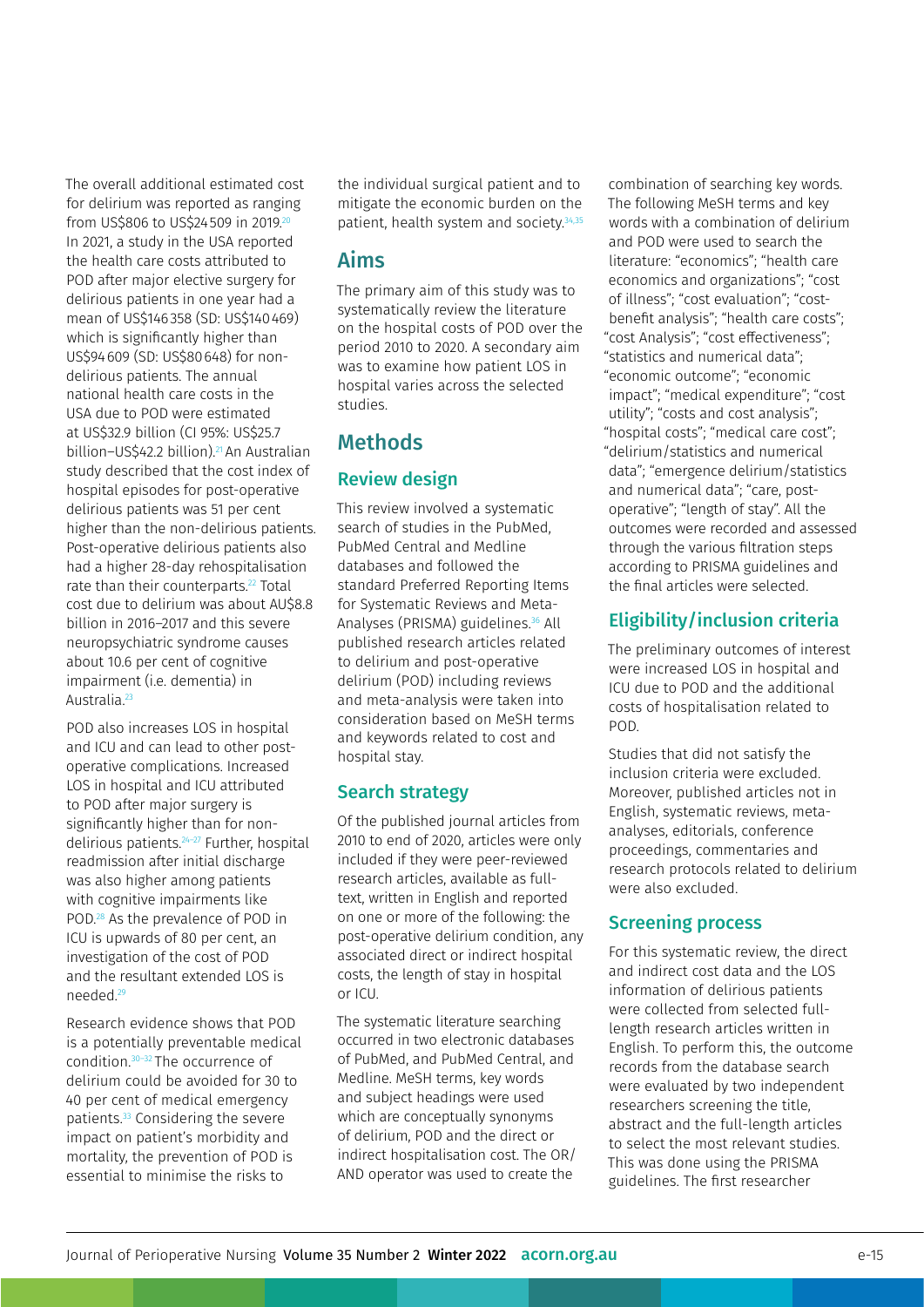(MPM) did the primary extraction and selection and discussed these with KA and JG to resolve if any conflict arose. The final selected papers were shared and evaluated by KA and JG independently. One study was excluded at the last stage due to disagreement among the researchers. This procedure ensures selection reliability and reduces the risk of bias. For each of the ten finally selected articles, the authors, publication year, types of surgery, data collection period, places/settings/country, all hospitalisation costs, LOS, and currency were extracted.

### Quality appraisal

To ensure the quality of the selected studies and reduce the risk of bias, the Newcastle-Ottawa Quality Assessment Scale (NOS)<sup>37</sup> was used to assess the studies. The NOS is a well-established tool for cohort study evaluation in systematic reviews and meta-analyses. The NOS not only checks the study quality (i.e. study selection and comparability between the populations) but also measures the risk of bias in study outcomes or exposure variables. A score-based evaluation, with maximum NOS score of 9, was used to assess the risk of bias and indicate the study quality with 7 or higher indicating high quality, 5 or 6 indicating fair or moderate quality and less than 5 indicating high risk of bias.

### Cost values and currency conversion

The extracted cost information from the articles were in different currency values and over various time periods. To make an easy, presentable and scientific comparison, the cost data was converted by using a wellestablished conversion method, namely, purchasing power parity (PPP), using US dollars in 2020 as the conversion year for comparison purposes.38



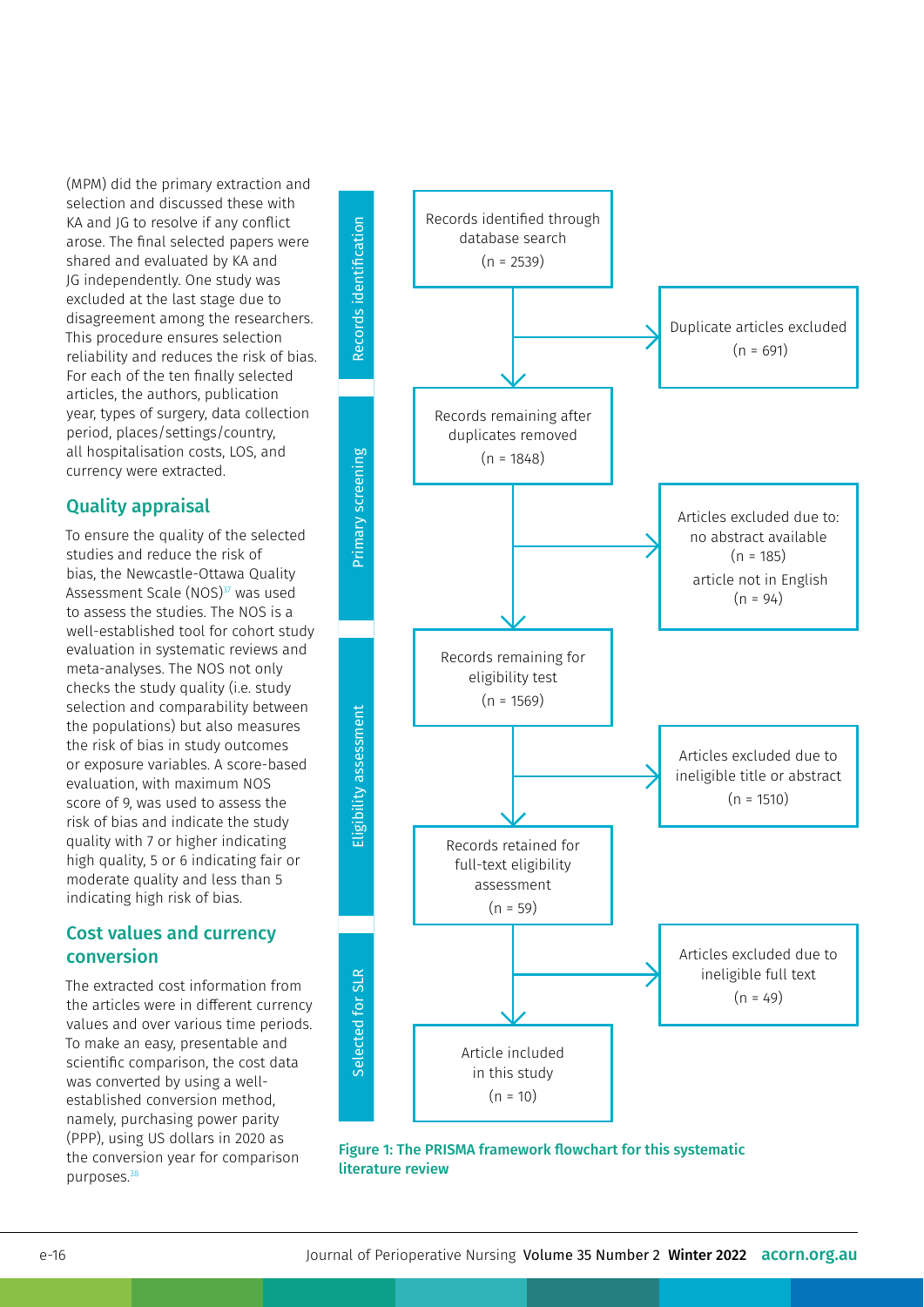### **Results**

#### Literature search outcomes

The search results were collected from the electronic databases using MeSH terms and POD-related keywords. The comprehensive literature search revealed a total of 2539 published records over the period from 2010 to 2020. The final selection strategies of the eligible studies are described in Figure 1 using the PRISMA framework. After excluding duplicates and articles with missing or non-English abstracts, 1569 studies continued to the next investigation step. Subsequently, these articles' titles and abstracts were screened considering the inclusion criteria and 1510 articles were excluded. Only 59 abstracts were found to fully or partly meet the inclusion criteria and the full texts of those articles were further assessed. Eleven articles were found to satisfy the inclusion criteria with one article excluded from the analysis after discussion with all researchers. Finally, ten full-text articles met the criteria and were selected for this review (see Figure 1).

### Characteristics of identified studies

All ten studies included cost information and the length of hospital stay for major surgery patients. Table 1 shows the basic characteristics of the included studies. The sample size of the selected studies varied from 66 to 1 389526 for distinct major surgeries where the number of affected delirious patients ranged from 37 to 54615. The proportion of POD occurrence among patients varied widely from 0.8 to 78.5 per cent and these two extremes were for lumbar fusion (LF) or lumbar decompression (LD) surgeries and respiratory failure or shock in surgical or medical ICU patients, respectively. Most of the studies were conducted in the USA (six studies),  $4,39-42,45$ , two studies were conducted in South Korea<sup>43,44</sup> and one study from each of Australia<sup>22</sup> and Canada<sup>24</sup> (see Table 1).

Most of the selected studies were retrospective studies. They reported upon distinct types of major surgeries while one study<sup>22</sup> did not declare directly any particular surgery type. The studies only considered the medical or surgical acute inpatient, not their further treatment (if any) after discharge.

For the majority of post-operative patients, delirium was assessed by well-established methods, notably, confusion assessment method (CAM), confusion assessment method for the ICU (CAM-ICU), International Classification of Diseases (9th revision) Clinical modification (ICD-9-CM) codes and International Classification of Diseases and Related Health Problems (10<sup>th</sup> revision) Australian modification (ICD-10-AM) codes.

The NOS scores for the selected studies show minimal risk of bias and all but one study $39$  had a score of seven or higher which indicates high quality (see supplementary material).

The age distribution of POD patients for the various major surgeries indicates that they were mostly elderly people of over 50 years. The mean age of POD and non-delirious patients varied from 49 to 87 years and 36 to 87 years, respectively. In two studies, the age distribution showed that POD also developed among young people under 40 years of age.4,40

The gender ratio of POD patients in seven studies showed that males

made up more than 50 per cent of patients. Overall, the proportion of males experiencing POD ranged from 29 to 84 per cent. A significant number of women had POD after the fragility hip fracture operation (82%) and lumbar fusion (LF) or lumbar decompression (LD) operations (55.5%).24,41

#### Length of stay

The LOS after major surgeries was represented in two ways, namely, hospital stay and ICU stay (see Table 2). Seven studies reported inpatient LOS for hospital only, one study reported LOS for ICU only and two studies reported LOS for both hospital and ICU.

The LOS in most of the studies was represented using the mean and median along with variance/spread measurements, notably, interquartile range (IQR), standard deviation (SD) and range. Two studies reported only the mean LOS<sup>41</sup> and frequency distribution of LOS<sup>40</sup> without any other dispersion/variance measurements.

The day difference of LOS in hospital between POD and non-delirious patients ranged from to 0.8 to 7.3 days (see Figure 2). The maximum mean LOS in hospital was found to be 20.2 days (SD  $\pm$ 13.6 days) for osteoporotic hip fractures surgeries for POD patients.<sup>44</sup>. Median LOS in hospital was 7.0 days (IQR 4–11 days) for major urologic cancer surgeries.4

The LOS in ICU for delirious patients was reported in three studies and the lowest mean ICU stay was 54.4 hours (range 7–714 hours) and the highest median LOS was 75.6 hours (IQR 43.6– 136.8 hours) for cardiac and major abdominal surgeries, respectively.<sup>42,43</sup>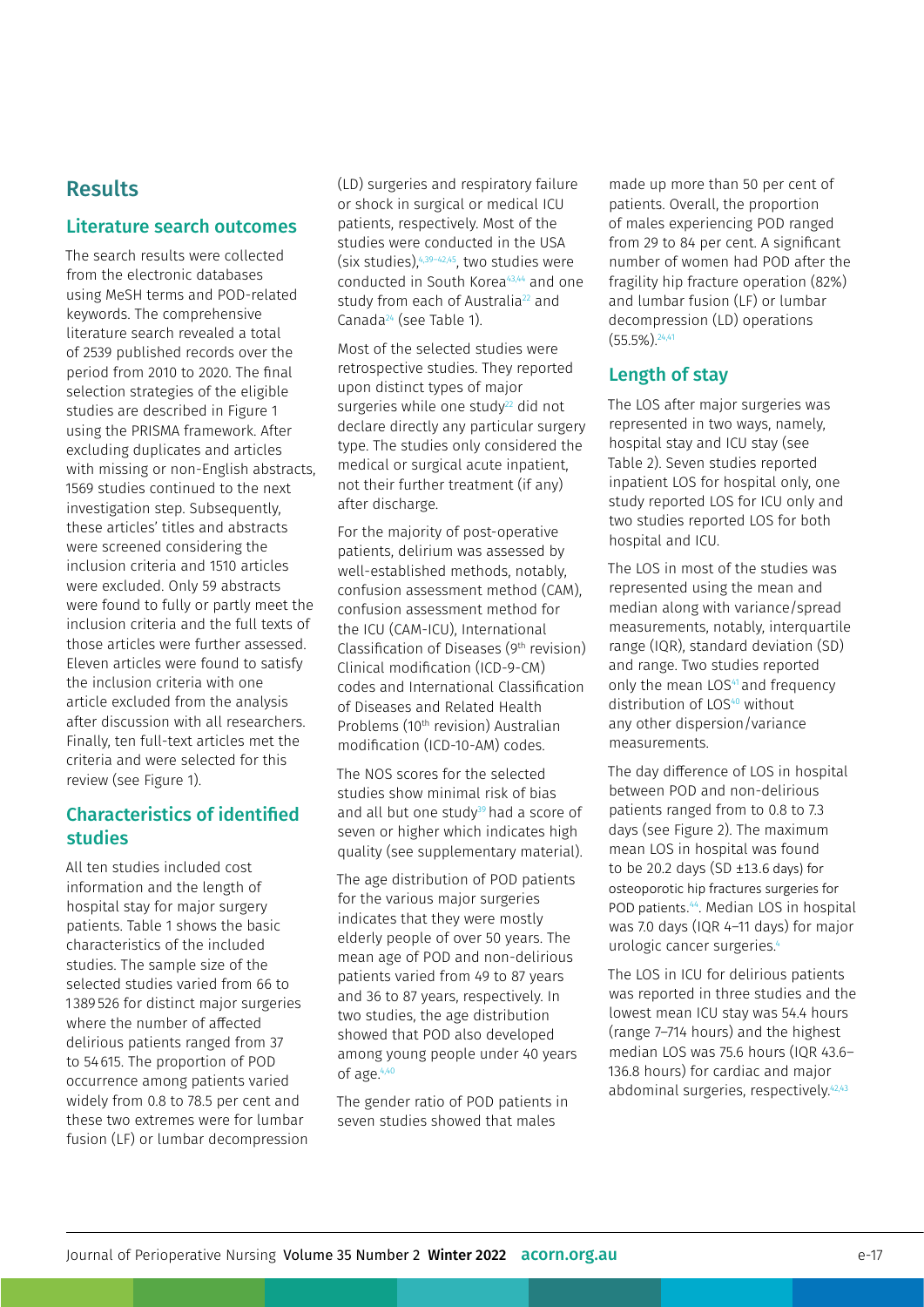|                                                          | Type of surgery /                                                                                                                                                 |                                       | Sample size<br><b>Total</b>                     |                                     | <b>Sex</b>                   |                           | Age (year)<br>Mean $(\pm SD$ or range) |                     | <b>Diagnostic</b> |
|----------------------------------------------------------|-------------------------------------------------------------------------------------------------------------------------------------------------------------------|---------------------------------------|-------------------------------------------------|-------------------------------------|------------------------------|---------------------------|----------------------------------------|---------------------|-------------------|
| Author (year)<br>Country                                 | medical facility<br>used                                                                                                                                          | Type of study                         | (delirious;<br>per cent)                        | Time of data<br>collection          | delirious                    | non-delirious             | delirious                              | non-<br>delirious   | tools for<br>POD  |
| Brown et al.<br>$(2016)^{42}$<br><b>USA</b>              | cardiac surgery                                                                                                                                                   | Prospective<br>observational<br>study | $N=66$<br>$(37; 56.1\%)$                        | October 2012<br>to February<br>2014 | M: 28 (75.7%)                | M: 23 (79.3%)             | $70(\pm 7)$                            | $69(\pm 8)$         | CAM/CAM-<br>ICU   |
| Fineberg et al.<br>$(2013)^{41}$<br><b>USA</b>           | lumbar fusion<br>(LF) or lumbar<br>decompression (LD)<br>surgeries                                                                                                | Retrospective<br>database<br>analysis | N=578 457<br>$(4857; 0.8\%)$                    | 2002 to 2009                        | $F: 55.5\%$                  | F: 50.6%                  | 70                                     | 55                  | ICD-9-CM          |
| Ha et al. (2018) <sup>4</sup><br><b>USA</b>              | major urologic cancer<br>surgeries - radical<br>prostatectomy<br>(RP), radical<br>nephrectomy (RN),<br>partial nephrectomy<br>(PN) and radical<br>cystectomy (RC) | Retrospective<br>cohort study         | RP:<br>N=630 353<br>$(5,986; 0.9\%)$            | 2003 to 2013                        | RP:<br>M: 0.9%               | RP:<br>M: 99.1%           | RP: 63.01                              | RP: 62.50           | ICD-9-CM          |
|                                                          |                                                                                                                                                                   |                                       | RN:<br>N=305 503<br>$(14431; 4.7\%)$<br>291 072 |                                     | RN:<br>M: 60.6%              | RN:<br>M: 58.2%           | RN: 72.12                              | RN: 64.27           |                   |
|                                                          |                                                                                                                                                                   |                                       | PN: N=104,214<br>$(3377; 3.2\%)$                |                                     | PN:<br>M: 59.1%              | PN:<br>M: 57.2%           | PN: 67.01                              | PN: 61.00           |                   |
|                                                          |                                                                                                                                                                   |                                       | RC: N=57,261<br>$(6268; 10.9\%)$                |                                     | RC:<br>M: 84.3%              | RC:<br>M: 81.5%           | RC: 74.04                              | RC: 70.07           |                   |
| Kim et al.<br>$(2017)^{44}$<br>South Korea               | osteoporotic hip<br>fractures                                                                                                                                     | Follow-up study                       | $N = 221$<br>(37; 16.7%)                        | 2010 to 2014                        | M: 12<br>F: 25               | M: 11<br>F:26             | $81.8 (\pm 6.8)$                       | $80.8 (\pm 6.7)$    | CAM               |
| Park et al.<br>$(2019)^{43}$<br>South Korea              | major abdominal<br>surgery                                                                                                                                        | Retrospective<br>study                | $N = 1061$<br>$(194; 19.1\%)$                   | January 2014<br>to December<br>2016 | M: 126<br>$(64.9\%)$         | M: 567<br>(65.4%)         | 74.6<br>$(60 - 91)$                    | 69.0<br>$(60 - 95)$ | CAM               |
| Patel et al.<br>$(2018)^{40}$<br><b>USA</b>              | neuro-AIDS patient<br>cohort                                                                                                                                      | Cohort study                          | N=1 389 526<br>$(54615; 3.9\%)$                 | 2005 to 2014                        | M: 70.06%<br>F: 29.94%       | M: 67.07%<br>F: 32.93%    | 49                                     | 36                  | ICD-9-CM          |
| Potter et al.                                            | transcatheter and<br>surgical aortic valve<br>replacement (TAVR<br>and SAVR)                                                                                      | Retrospective<br>study                | TAVR:<br>N=12 114<br>$(195; 1.6\%)$             |                                     | TAVR:<br>F: 5931 (48.96%)    |                           | TAVR: 87.06 (±3.77)                    |                     | ICD-9-CM          |
| $(2018)^{45}$<br><b>USA</b>                              |                                                                                                                                                                   |                                       | SAVR:<br>$N = 8974$<br>$(323; 3.6\%)$           | 2015                                | SAVR:<br>F: 3532 (39.36%)    |                           | SAVR: 84.20 (±2.67)                    |                     |                   |
| Tropea et al.<br>$(2017)^{22}$<br>Australia              | medical or surgical<br>acute inpatient                                                                                                                            | Retrospective<br>cohort study         | N=93 300<br>$(6459; 6.9\%)$                     | July 2006 to<br>June 2012           | F: 3177<br>$(49.2\%)$        | F: 37 582<br>$(43.3\%)$   | $80 (\pm 9)$                           | $70(\pm 11)$        | ICD-10-AM         |
| Vasilevskis et al.<br>(2018) <sup>39</sup><br><b>USA</b> | surgical or medical<br>ICU for respiratory<br>failure or shock                                                                                                    | Prospective<br>cohort study           | $N = 479$<br>(376; 78.5%)                       | 2013                                |                              | M: 248 (52%)              |                                        | $57 (\pm 15)$       | CAM-ICU           |
| Zywiel et al.<br>$(2015)^{24}$<br>Canada                 | fragility hip fracture                                                                                                                                            |                                       | $N = 242$<br>$(126; 52.1\%)$                    | January 2011<br>to December<br>2012 | M: 34 (29%)<br>$F: 82(71\%)$ | M: 40 (32%)<br>F: 86(68%) | 85.3 (65-<br>103)                      | 79.8 (65-<br>101)   | CAM               |

#### Table 1: Basic information about the included studies (n = 10)

CAM = Confusion Assessment Method; CAM-ICU = Confusion Assessment Method for the ICU; ICD-9-CM = International Classification of Diseases (9th revision) Clinical Modification codes; ICD-10-AM = International Classification of Diseases and Related Health Problems (10th revision) Australian Modification codes.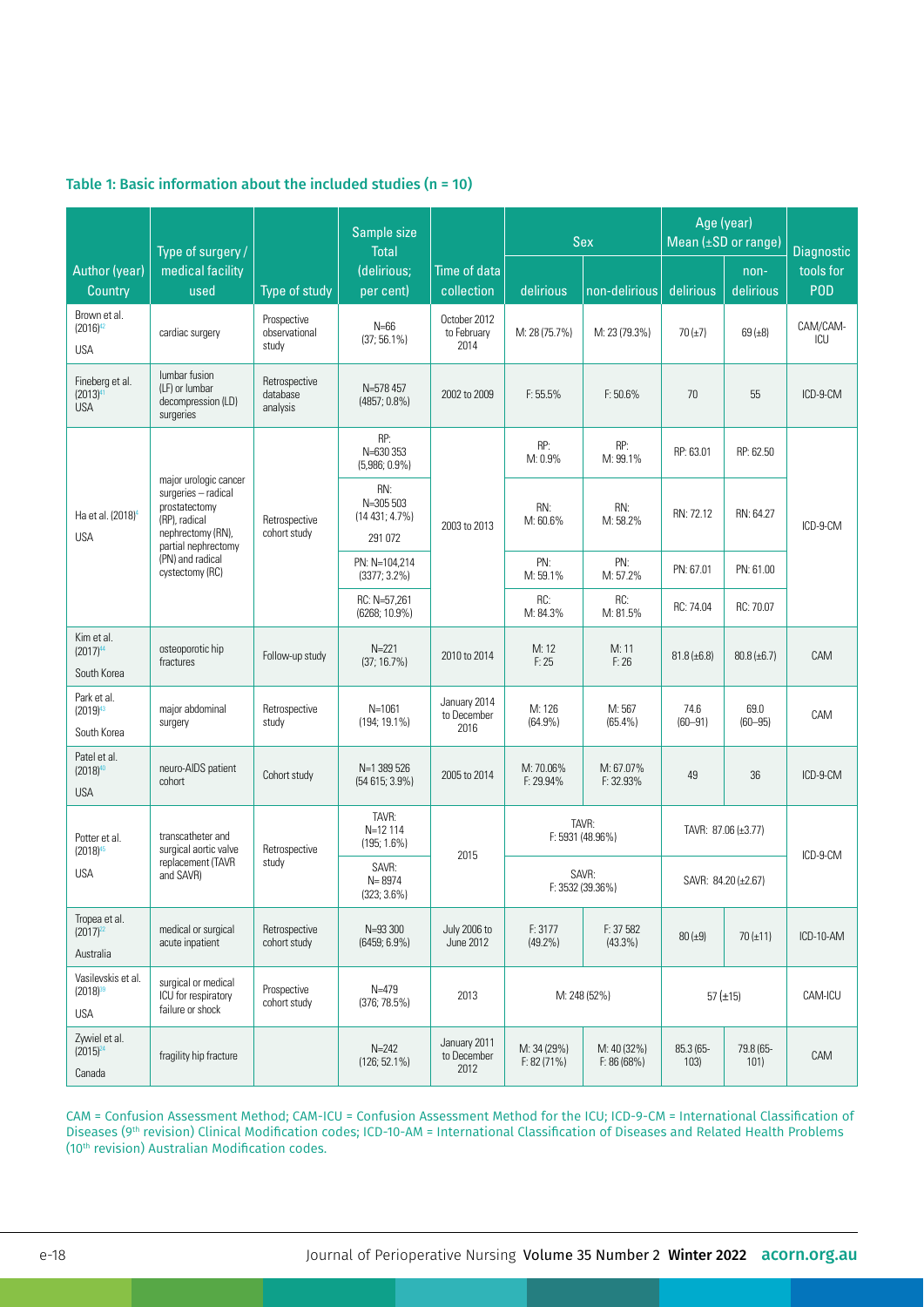# Table 2: Length of stay (LOS) in hospital and/or ICU of delirious and non-delirious patients

|                                                       |                                                              |                   | Length of stay in ICU and/or hospital |                                 |                                     |  |
|-------------------------------------------------------|--------------------------------------------------------------|-------------------|---------------------------------------|---------------------------------|-------------------------------------|--|
| Author (year)<br>Country                              | Type of surgery / medical<br>facility used                   | <b>Statistics</b> |                                       | delirious<br>(SD, IQR or range) | non-delirious<br>(SD, IQR or range) |  |
| Brown et al. (2016) <sup>42</sup>                     |                                                              |                   | ICU stay                              | 75.6 hours (43.6-136.8)         | 29.7 hours (21.7-46.0)              |  |
| <b>USA</b>                                            | cardiac surgery                                              | median (IQR)      | hospital stay                         | 9 days (6-16)                   | 7 days (5-8)                        |  |
| Fineberg et al. (2013) <sup>41</sup><br><b>USA</b>    | lumbar fusion (LF) or Lumbar<br>decompression (LD) surgeries | mean              | hospital stay                         | 7.9 days                        | 3.4 days                            |  |
| Ha et al. (2018) <sup>4</sup><br><b>USA</b>           | major urologic cancer surgeries                              | median (IQR)      | hospital stay                         | 7 days (4,11)                   | 3 days (2,4)                        |  |
| Kim et al. (2017) <sup>44</sup><br>South Korea        | osteoporotic hip fractures                                   | mean (SD)         | hospital stay                         | 20.2 days (±13.6)               | 16.7 days $(\pm 6.9)$               |  |
| Park et al. (2019) <sup>43</sup>                      | major abdominal surgery                                      | mean (range)      | ICU stay                              | 54.4 hours (7-714)              | 27.5 hours (8-460)                  |  |
| South Korea                                           |                                                              |                   | hospital stay                         | 19.1 days (5-60)                | 14.2 days (4-94)                    |  |
|                                                       |                                                              |                   | hospital stay                         |                                 |                                     |  |
|                                                       |                                                              | frequencies       | $1 - 3$ days                          | 22.74%                          | 35.89%                              |  |
|                                                       |                                                              |                   | 4-6 days                              | 24.20%                          | 28.66%                              |  |
| Patel et al. (2018) <sup>40</sup><br><b>USA</b>       | neuro-AIDS patient cohort                                    |                   | 7-9 days                              | 16.93%                          | 14.21%                              |  |
|                                                       |                                                              |                   | 10-12 days                            | 9.81%                           | 6.91%                               |  |
|                                                       |                                                              |                   | 13-15 days                            | 6.71%                           | 4.48%                               |  |
|                                                       |                                                              |                   | $\geq$ 16 days                        | 19.60%                          | 9.84%                               |  |
|                                                       |                                                              |                   | hospital stay                         |                                 |                                     |  |
| Potter et al. (2018) <sup>45</sup>                    | transcatheter and surgical aortic                            | mean (CI)         | for all AVR                           | 15.1 days (12.0-18.0)           | 7.9 days (7.8-8.0)                  |  |
| USA                                                   | valve replacement (TAVR and SAVR)                            |                   | for TAVR                              | 11.9 days (10.3-13.5)           | 6.1 days (6.0-6.2)                  |  |
|                                                       |                                                              |                   | for SAVR                              | 17.0 days (12.2-21.7)           | 10.4 days (10.2-10.5)               |  |
| Tropea et al. (2017) <sup>22</sup>                    | medical or surgical acute inpatient                          | median (IQR)      | hospital stay (unadjusted)            | 9 days (5-16)                   | 5 days (2-8)                        |  |
| Australia                                             |                                                              |                   | hospital stay (adjusted)              | 7.4 days (6.7-10.0)             | 6.6 days (5.7-8.3)                  |  |
| Vasilevskis et al. (2018) <sup>39</sup><br><b>USA</b> | surgical or medical ICU for respiratory<br>failure or shock  | median (IQR)      | ICU stay                              |                                 | 11 days (7-18)                      |  |
| Zywiel et al. (2015) <sup>24</sup><br>Canada          | fragility hip fracture                                       | mean (range)      | hospital stay                         | 18.5 days (4-137)               | 11.2 days (3-107)                   |  |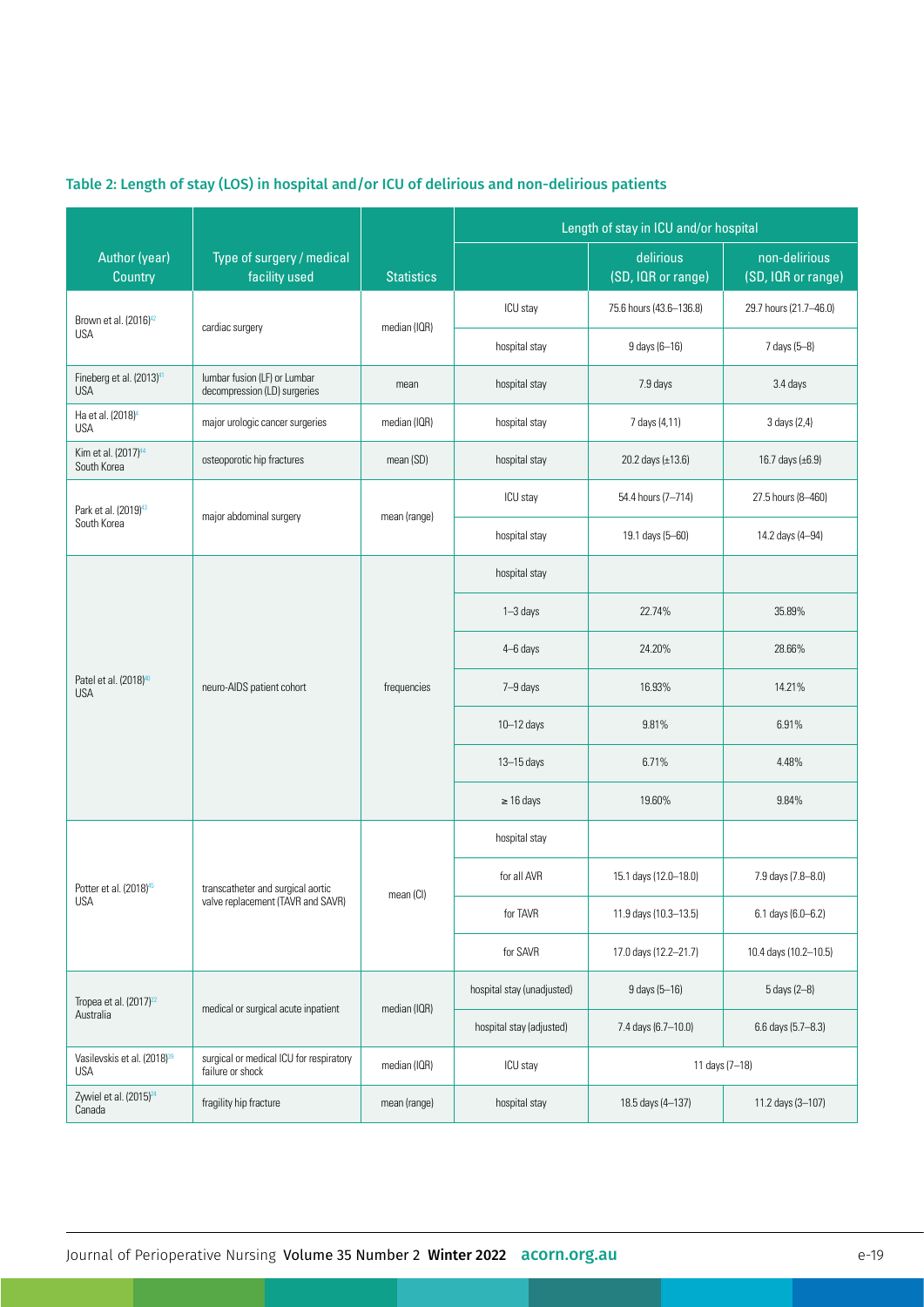

#### Figure 2: Length of stay (LOS) in hospital and/or ICU for delirious and non-delirious patients

M = mean; Me = median

Note: Patel et al. presented LOS as frequencies and Vasilevskis et al. did not compare LOS for delirious and non-delirious patients.

### Costs due to POD

Eight studies used the mean $4,24,39-41,43-45$ and two studies showed median costs.22,42 Studies also reported 95 per cent confidence interval (CI), IQR and SD. One study reported the standard error with the mean cost<sup>40</sup>. Interestingly, three studies did not report any variance measurement and only reported mean cost.<sup>4,41,43</sup>

Costs associated with POD after major surgeries and severe medical conditions were reported in several ways, notably, total or overall cost, hospitalisation and hospitalisation admission cost, index hospitalisation and admission cost and care cost (see Table 3).

There was a significant heterogeneity among the cost reporting for POD. Six studies reported 'total' or 'overall' cost39–44 which indicated the total cost of hospitalisation without any breakup into direct or indirect treatment costs. Four studies also reported hospitalisation or hospital admission costs.4,40,44,45 Two

studies reported the costs as index hospitalisation and index admission cost<sup>22,45</sup> and one study represented the costs as care cost $21$ .

The overall cost for POD patients ranged from median US\$7396  $(IQR$  US\$3250 – US\$15,005)<sup>22</sup> up to US\$57 306 (IQR: US\$48718 – US\$88759)42 for medical or surgical acute inpatient and cardiac surgery, respectively. The mean hospitalisation cost and hospital admission cost varied from US\$8558 (SD US\$3260.78) to US\$20940 (SE ± US\$483.40) for osteoporotic hip fractures and neuro-AIDS patient cohorts.

Two studies conducted in Australia<sup>22</sup> and the USA<sup>45</sup> reported index hospitalisation costs and the index admission costs coded for medical or surgical acute inpatient and the trans-catheter and surgical aortic valve replacement surgeries, respectively. The unadjusted mean index hospitalisation cost for POD patients was reported as US\$82403 (95% CI US\$70816 – US\$93991) and

median index admission cost as US\$13 167 (IQR US\$10512 – US\$17 299).

One study examined hip fracture surgeries $24$  and reported mean care cost for POD patients as US\$24416 (IQR US\$8141 – US\$10945). Another study<sup>39</sup> reported costs for POD as total cost and its components – pharmacy; laboratory; diagnostic radiology; respiratory, physical therapy and occupational therapy; central supply; professional, bed expenses and dialysis. That study reported that the total 30-days cumulative incremental cost due to POD was US\$20105 (95% CI US\$12 547 – US\$26484) and the incremental cost effect of mortality was US\$5245 (95% CI US\$2317 - US\$8869) for surgical or medical ICU patients suffering from respiratory failure or shock.39

The cost differences between POD and non-delirious patients ranged from US\$1551 to US\$23698 (see Figure 3) for osteoporotic hip fracture surgery<sup>44</sup> and transcatheter and surgical aortic valve replacement surgeries,<sup>45</sup> respectively.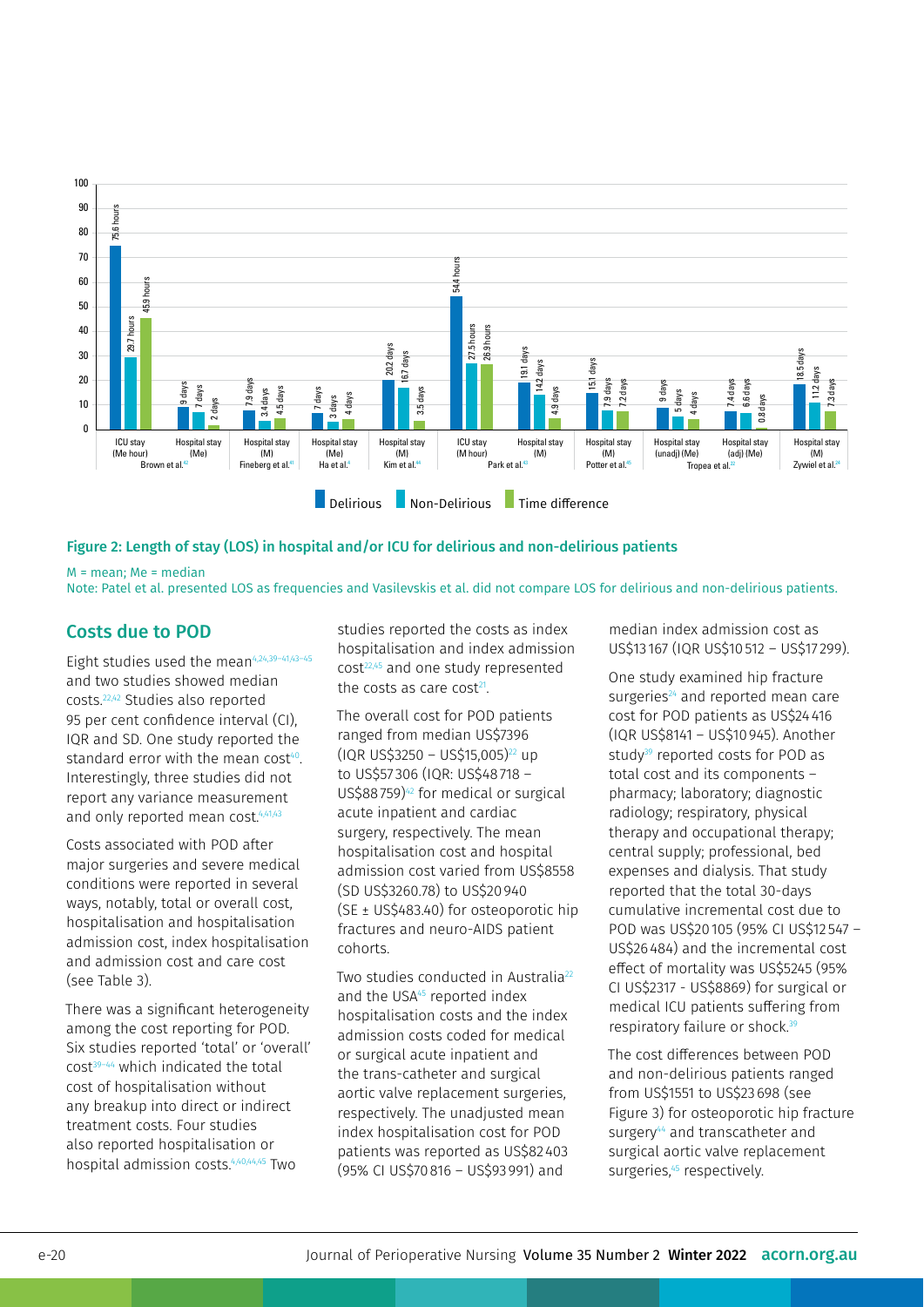| <b>Authors</b><br>(year)                         | Year of<br>cost data              | Currency   | <b>Statistics</b>       | <b>Outcome measures</b>                                                                      | <b>Original costs</b>    | PPP 2020 USD values              |  |
|--------------------------------------------------|-----------------------------------|------------|-------------------------|----------------------------------------------------------------------------------------------|--------------------------|----------------------------------|--|
| Brown et al.<br>$(2016)^{42}$                    |                                   | <b>USD</b> | Median (IQR)            | Overall charges                                                                              | 45 459 (36 607-67 807)   | 50 286.83 (40 494.73-75 008.22)  |  |
|                                                  | October 2012 to<br>February 2014  |            |                         | Total charges with delirium                                                                  | 51 805 (44 041-80 238)   | 57 306.78 (48 718.23-88 759.42)  |  |
|                                                  |                                   |            |                         | Total charges without delirium                                                               | 41 576 (35 748 - 43 660) | 45 991.44 (39 544.5-48 296.77)   |  |
| Fineberg et al.<br>2002 to 2009<br>$(2013)^{41}$ |                                   | <b>USD</b> | Mean                    | Overall cost with delirium                                                                   | 29 970                   | 36 180.47                        |  |
|                                                  |                                   |            |                         | Overall cost without delirium                                                                | 16578                    | 20 013.34                        |  |
| Ha et al.                                        | 2003 to 2013                      | <b>USD</b> | Mean                    | Admission cost with delirium                                                                 | 30 859                   | 34 782.07                        |  |
| $(2018)^4$                                       |                                   |            |                         | Admission cost without delirium                                                              | 26 607                   | 29 989.52                        |  |
|                                                  |                                   |            | Mean (IQR)<br>Mean (SD) | Overall hospitalisation cost<br>6973 (3924-17 222)                                           |                          | 7713.99 (4340.74-19051.01)       |  |
| Kim et al.<br>$(2017)^{44}$                      | 2010 and 2014                     | <b>USD</b> |                         | Hospitalisation cost with delirium                                                           | 7736 (2947.73)           | 8558.19 (3260.78)                |  |
|                                                  |                                   |            |                         | Hospitalisation cost without delirium                                                        | 6333 (1698.24)           | 7006.65 (1878.6)                 |  |
| Park et al.<br>to<br>$(2019)^{43}$               | January 2014                      | KRW (x103) | Mean (range)            | Hospital costs with delirium                                                                 | 12 816 (755-73 168)      | 16 375.50 (964.69-93 489.57)     |  |
|                                                  | December 2016                     |            |                         | Hospital costs without delirium                                                              | 9292 (498-75 270)        | 11 873.77 (636.31-96 175.38)     |  |
| Patel et al.<br>$(2018)^{40}$                    | 2005 to 2014                      | <b>USD</b> | Mean $\pm$ SE           | Total cost of hospital admission for patients<br>with HIV-associated cognitive impairment    | 18 930 ± 436.99          | 20 940.4±483.40                  |  |
|                                                  |                                   |            |                         | Total cost of hospital admission for patients<br>without HIV-associated cognitive impairment | $15328 \pm 216.97$       | 16 955.86±240.01                 |  |
| Potter et al.<br>2015<br>$(2018)^{45}$           |                                   | <b>USD</b> | Mean (95% CI)           | Unadjusted index hospitalisation cost with<br>delirium                                       | 82 403 (70 816-93 991)   | 90 189.64 (77 507.73-102 872.65) |  |
|                                                  |                                   |            |                         | Unadjusted index hospitalisation cost without<br>delirium                                    | 58 705 (58 294 - 59 116) | 64 252.31 (63 802.47-64 702.15)  |  |
|                                                  | 1 July 2006<br>to<br>30 June 2012 | <b>AUD</b> | Median (IQR)            | Unadjusted median cost with delirium                                                         | 9504 (4176-19 280)       | 7396.66 (3250.05-15 005.01)      |  |
| Tropea et al.<br>$(2017)^{22}$                   |                                   |            |                         | Adjusted median cost with delirium                                                           | 15 640 (12 678-21 096)   | 12 172.12 (9866.89-16 418.35)    |  |
|                                                  |                                   |            |                         | Unadjusted median cost without delirium                                                      | 5588 (2661-12 256)       | 4348.96 (2070.97-9538.46)        |  |
|                                                  |                                   |            |                         | Adjusted median cost without delirium                                                        | 10 422 (8927-12 946)     | 8111.11 (6947.6-10 075.46)       |  |
|                                                  |                                   |            |                         | Cost of the index admission with delirium                                                    | 16 919 (13 507-22 228)   | 13 167.52 (10 512.07-17 299.35)  |  |
|                                                  |                                   |            |                         | Cost of the index admission without delirium                                                 | 11 069 (9677-14 068)     | 8614.65 (7531.3-10 948.68)       |  |

# Table 3: Cost data for delirious and non-delirious patients (n = 10)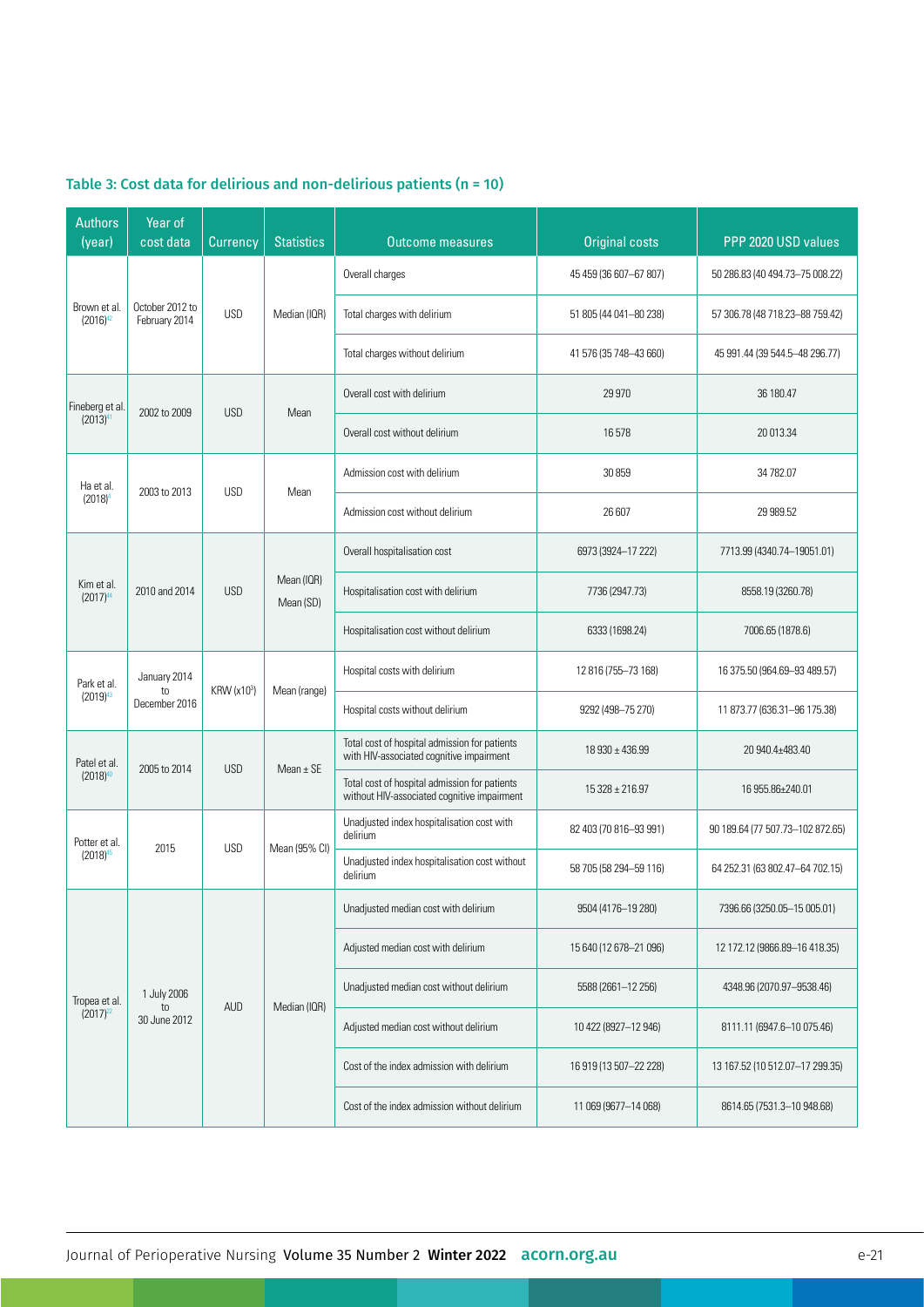| <b>Authors</b><br>(year)                   | Year of<br>cost data | Currency   | <b>Statistics</b> | <b>Outcome measures</b>                                                |                                                              | <b>Original costs</b>  | PPP 2020 USD values             |  |
|--------------------------------------------|----------------------|------------|-------------------|------------------------------------------------------------------------|--------------------------------------------------------------|------------------------|---------------------------------|--|
| Vasilevskis<br>et al. (2018) <sup>36</sup> | 2013                 | <b>USD</b> | Mean<br>(95% CI)  | Estimates of the 30-day cumulative incremental effects of ICU delirium |                                                              |                        |                                 |  |
|                                            |                      |            |                   | Incremental<br>cost attributed<br>to intensity of<br>utilisation:      | Total cost                                                   | 17 838 (11 132-23 497) | 20 105.73 (12 547.20-26 484.15) |  |
|                                            |                      |            |                   |                                                                        | Pharmacy                                                     | 4 018 (2582-5020)      | 4528.80 (2910.25-5658.19)       |  |
|                                            |                      |            |                   |                                                                        | Laboratory                                                   | 1185 (539-2047)        | 1335.65 (607.52-2307.23)        |  |
|                                            |                      |            |                   |                                                                        | Diagnostic radiology                                         | 665 (373-1028)         | 49.54 (420.42-1158.69)          |  |
|                                            |                      |            |                   |                                                                        | Respiratory, physical<br>therapy and occupational<br>therapy | 904 (520-1339)         | 1019.26 (586.11-1509.23)        |  |
|                                            |                      |            |                   |                                                                        | Central supply                                               | 2434 (1592-3229)       | 2743.43 (1794.39-3639.50)       |  |
|                                            |                      |            |                   |                                                                        | Professional, bed<br>expenses and dialysis                   | 13 965 (8698-19457)    | 15 740.35 (9803.77-21 930.55)   |  |
|                                            |                      |            |                   | Incremental cost<br>attributed to<br>mortality:                        | Total cost                                                   | 4654 (2056-7869)       | 5245.66 (2317.38-8869.38)       |  |
|                                            |                      |            |                   |                                                                        | Pharmacy                                                     | 843 (334-1396)         | 950.17 (376.46-1573.47)         |  |
|                                            |                      |            |                   |                                                                        | Laboratory                                                   | 270 (14-604)           | 304.32 (15.78-680.79)           |  |
|                                            |                      |            |                   |                                                                        | Diagnostic radiology                                         | 142 (45-244)           | 160.05 (50.72-275.02)           |  |
|                                            |                      |            |                   |                                                                        | Respiratory, physical<br>therapy and occupational<br>therapy | 324 (138-536)          | 365.19 (155.54-604.14)          |  |
|                                            |                      |            |                   |                                                                        | Central supply                                               | 399 (-47-766)          | 449.72 (-52.98-863.38)          |  |
|                                            |                      |            |                   |                                                                        | Professional, bed<br>expenses and dialysis                   | 4564 (1666-7872)       | 5144.22 (1877.80-8872.76)       |  |
| Zywiel et al.                              | January 2011         | CAD        | Mean (IQR)        | Care cost with delirium                                                |                                                              | 26 272 (8760-117 769)  | 24 416.84 (8141.42-109 452.91)  |  |
| $(2015)^{24}$                              | to<br>December 2012  |            |                   | Care cost without delirium                                             |                                                              | 17 703 (5113-122 246)  | 16 452.93 (4751.95-113 613.77)  |  |

*PPP = purchasing power parity; AUD = Australian dollar; CAD = Canadian dollar; KRW = Korean won; USD = US dollar; CI = confidence interval; IQR = interquartile range; SD = standard deviation; SE = standard Error*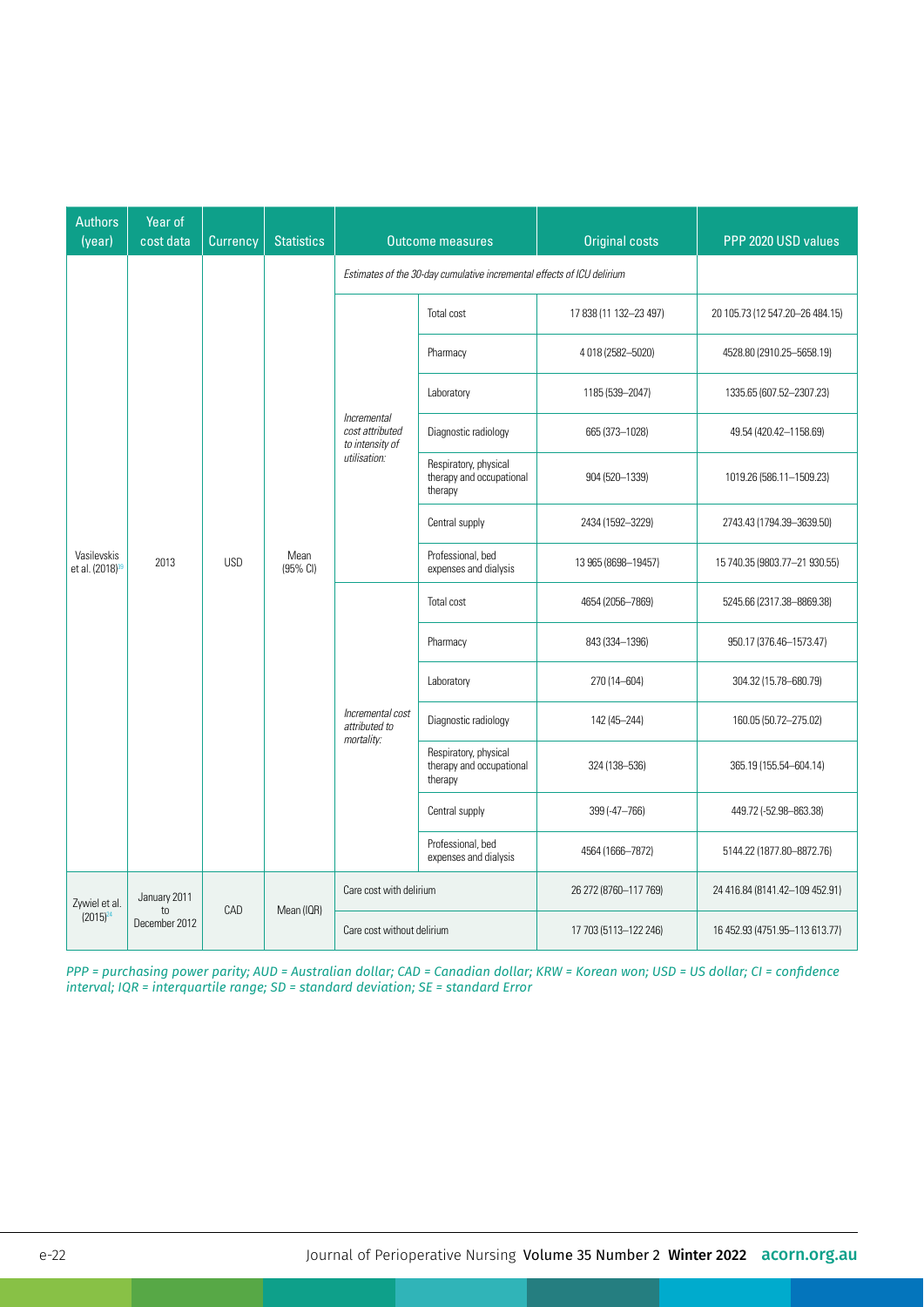

#### Figure 3: Cost comparison (PPP values, in US\$) for delirious and non-delirious patients

M = mean; Me = median

Note: Vasilevskis et al. did not compare costs for delirious and non-delirious patients.

### **Discussion**

In this systematic review a total of ten studies that met the inclusion criteria were reviewed. These studies had information about the extra LOS in hospital and ICU after major surgery and the associated hospital costs for an episode of POD. The studies reported the incidence of POD varied widely from 0.8 to 78.5 per cent which, in part, is explained by different study settings, study population characteristics, types of surgeries as well as the delirium diagnostic methods used after surgery. The delirium assessment method employed to identify POD might also have an impact on the extent of diagnosis of POD. The studies which used CAM as a POD diagnostic tool had greater numbers of delirious cases (16.7 to 78.5 per cent) compared to other methods like ICD-9-CM codes and ICD-10-AM codes (0.8 to 10.9 per cent). These outcomes demand a deeper investigation of POD assessment methods.

Age has been identified as a predominant factor for the occurrence of POD.46,47 An age of 70 years or more is a well-recognised risk factor for POD which influences post-operative comorbidities and recovery.47–52 It was observed that the older patients were the more likely they were to experience POD. Most studies reported on patient groups older than 70 years. Conversely, Patel<sup>40</sup> reported that a significant number of young neuro-AIDS patients (<44 years) also experienced POD (~31%). It was also observed in five studies<sup>4,22,40,42,43</sup>, that male patients were more affected by POD that female patients. Therefore, gender specific interventions for aged people who undergo major surgery should be undertaken to minimise the risk of POD.

All the costs reported in the studies were found to be significantly higher in POD patients compared to those who were not delirious. Kim,<sup>44</sup> in Korea, reported the lowest cost difference between delirious and non-delirious patients at US\$1551.54. Potter et al.,<sup>45</sup> in their USA study, reported the highest cost difference between the groups at US\$23698 which is significantly higher than in other countries and for other types of surgeries. Also, the six USA

studies exhibited significant cost variation ranging from US\$3984 to US\$23698<sup>45</sup> for different types of surgeries and hospital settings. The reported hospitalisation cost for POD of hip fracture surgeries in Canada<sup>24</sup> suggested that the cost is higher there than in Asia and Australia. A single study conducted in Australia<sup>22</sup> reported that delirious patients cost US\$3047 extra compared to the nondelirious patient, which is lower than the USA and Canada but about two times higher than Korea.

The study results show that POD significantly increased the costs of procedures and recovery in all clinical settings and in all surveyed countries by an average of US\$8105. Comparatively, the costs were lower in Asia and higher in the USA with Canadian and Australian costs in between. Unlike other studies, Vasilevskis<sup>39</sup> reported a comprehensive distribution of the incremental costs regarding the intensity of utilisation and mortality for the ICU delirious versus non-delirious patients. The study showed that the 30-day cumulative incremental cost due to POD was significantly higher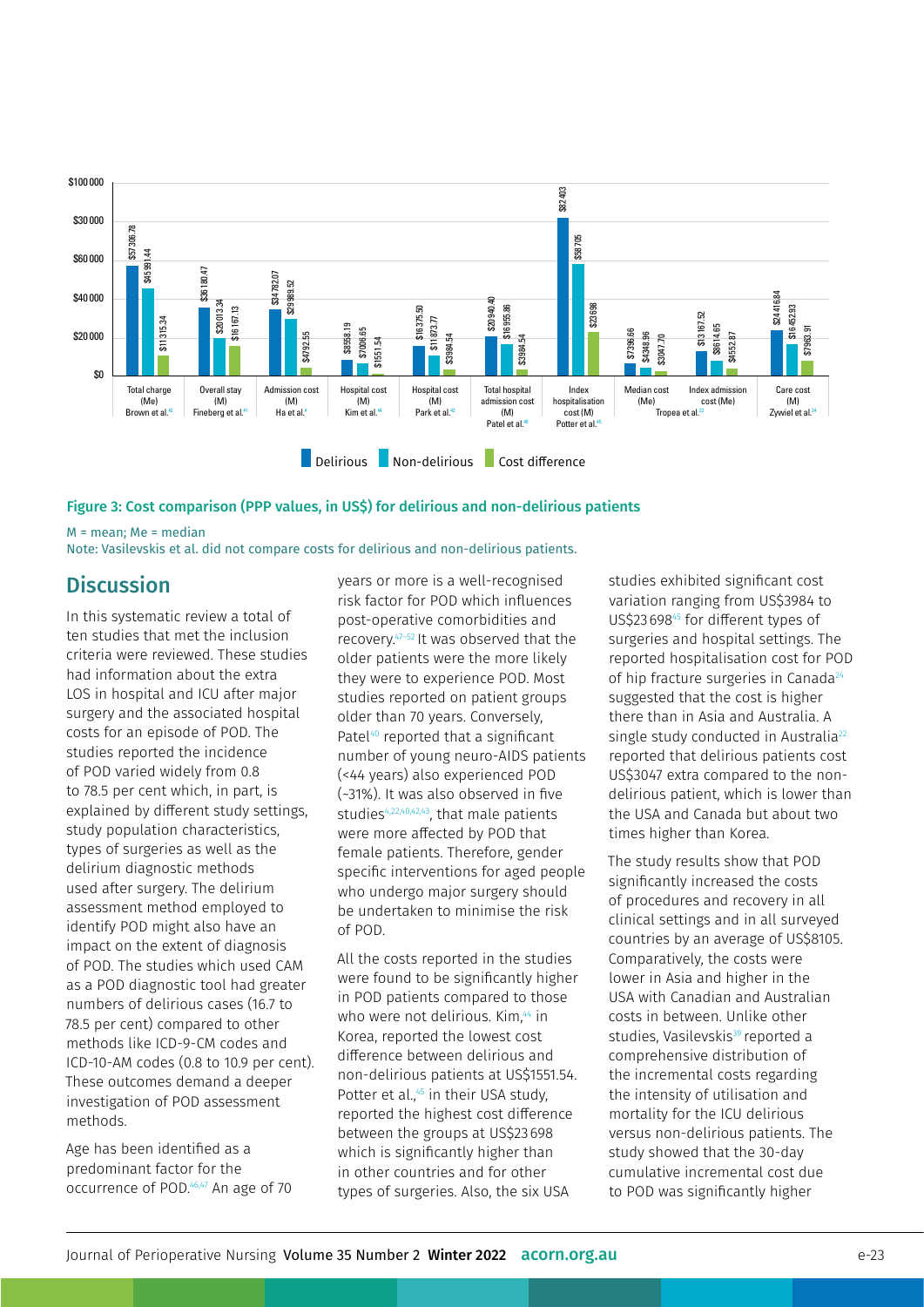than for non-delirious patients and the incremental cost attributed to intensity of utilisation is higher than that attributed to mortality, for all cost classes**.**

The LOS in hospital and/or ICU was investigated for all the selected studies and it was found that delirious patients needed to stay more days in hospital and more hours in ICU than other patients. The maximum days of hospital stay for delirious patients was 20.2 days after osteoporotic hip fractures surgery in Korea,<sup>44</sup> followed by 19.1 days after major abdominal surgery in the USA43 and 18.5 days after hip fracture surgery in Canada.<sup>24</sup> Although the costs reported by Korean studies were lower than in other countries, the LOS in hospital was higher in many instances. The greatest difference in LOS was reported by Zywiel et al. in patients who experienced POD after hip fracture surgery – on average POD patients stayed 7.3 days longer than nondelirious patients.24 However, this study considered older patients than the other studies and this may be a reason for longer stays in hospital after surgery. Tropea<sup>22</sup> reported the lowest LOS day difference between delirious and non-delirious medical or surgical acute inpatients, while Vasilevskis<sup>39</sup> reported the median LOS in ICU for surgical or medical ICU patients for respiratory failure or shock was 11 days (IQR 7–18 days) for the both delirious and non-delirious patients. Patel<sup>40</sup> presented the distribution of the hospital stay after surgery for neuro-AIDS patients – 22.74 per cent of delirious patients stayed one to three days compared to 35.89 per cent of non-delirious patients, 24.20 per cent of delirious patients stayed four to six days compared to 28.66 per cent of nondelirious patients, and 53.05 per cent of delirious patients

stayed seven days or longer compared to 35.44 per cent of nondelirious patients. The other studies also showed significant differences in LOS between the delirious and the non-delirious cohorts. Regarding LOS in ICU, studies in the USA reported that LOS in ICU after major abdominal surgery was 26.9 hours longer for POD patients than non-delirious patients<sup>43</sup> and after cardiac surgery was 45.9 hours longer for POD patients than non-delirious patients.42 Four studies were conducted in the USA in same year, 2018, and reported distinct costs and LOS for different surgeries.

All studies reflected that LOS in hospital after major surgery was increased for POD patients compared to non-delirious patients.

### Study limitations

First, the studies were selected from the PubMed and MEDLINE databases only. The number of studies might increase if other databases had been explored. Secondly, the timeframe for searching the studies covered only the past ten years (2010–2020) which might be a limitation to finding more studies based on the inclusion criteria. The results show that most of the studies were conducted very recently (i.e. 2017–2019) and were mainly (six out of ten) from the USA. A few studies were conducted in Asia and Australia and no studies were found from Europe and Africa. Finally, most of the studies adopted a retrospective study setup and considered the costs and LOS data from 2002 to the most recent year 2016. Furthermore, only peerreviewed and publicly available English articles were considered. This study only focused on the cost and LOS due to POD, therefore further in-depth investigation of other factors associated with POD will be informative.

# **Conclusions**

This systemic review revealed ten studies captured the cost burden and LOS in hospital and ICU for surgical patients who developed POD. The selected studies were conducted mostly in the USA with two in South Korea and single studies in Australia and Canada. Surprisingly, no Europe studies were sighted. The present review clearly identified and summarised that hospital costs and LOS significantly increase due to POD. Although the cost increment/quantum because of POD was lower in Asia, it was extremely high in the USA studies. The highest cost due to POD was reported for the trans-catheter and surgical aortic valve replacement in USA and lowest cost in South Korea for osteoporotic hip fractures. Further clinical investigations are needed to decipher the detailed and distinct cost drivers related to POD. The present findings clearly indicate that total costs of treatment are increased with the occurrence of POD after major surgeries. This review also suggests that a gender specific investigation could be warranted as well as a deeper investigation of POD assessment methods. The outcomes of this review should be helpful for policy development regarding the different health care settings and specific cost drivers aimed at diminishing the overall costs of POD and the risk of its occurrence in surgical and hospital settings.

### References

- 1. Inouye SK. Delirium in older persons. N Engl J Med. 2006 Mar 16; 354(11):1157–65. DOI: 10.1056/NEJMra052321
- 2. Inouye SK, Westendorp RGJ, Saczynski JS. Delirium in elderly people. Lancet. 2014 Mar 8; 383(9920):911–22. DOI: 10.1016/S0140- 6736(13)60688-1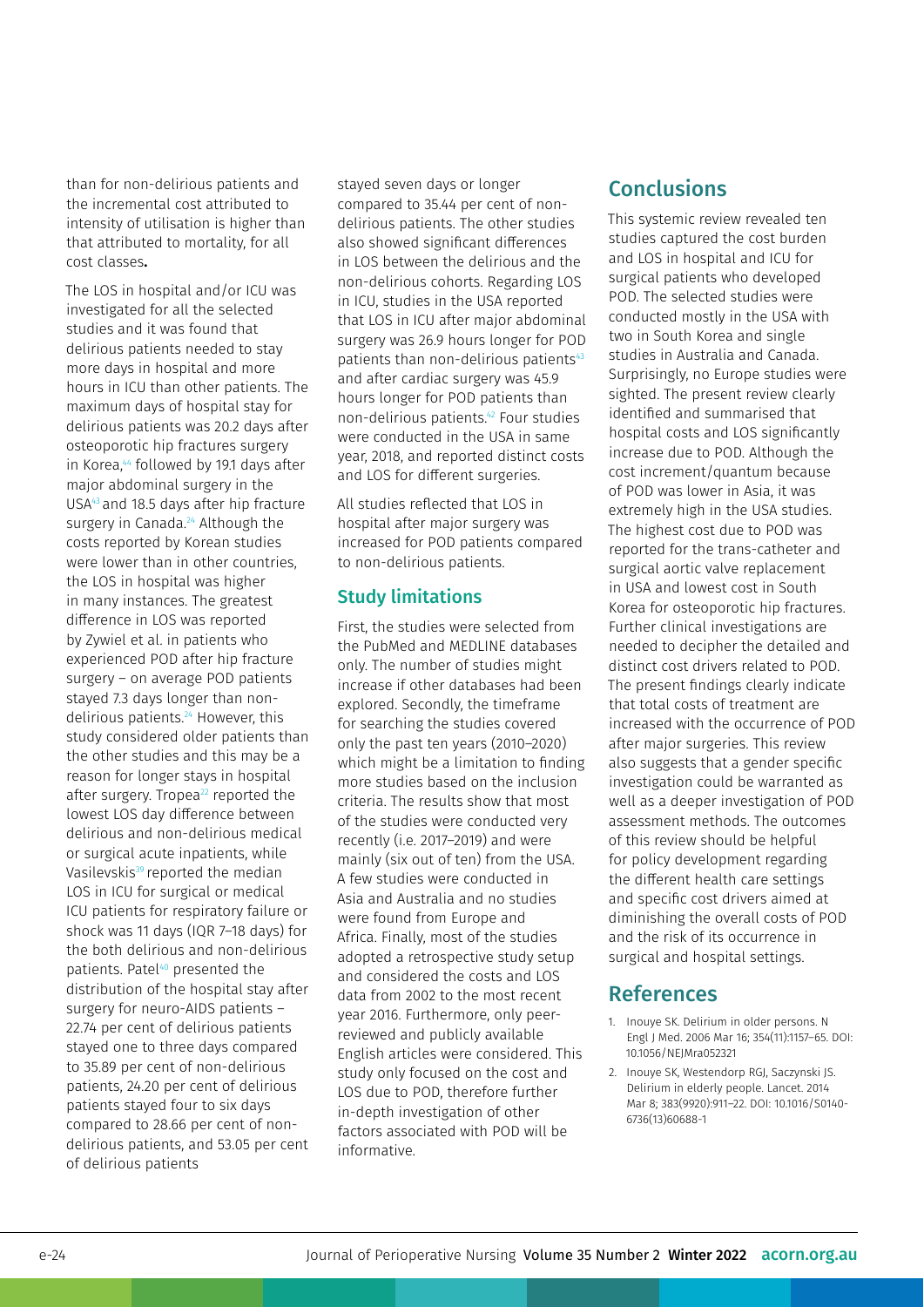- 3. Chrispal A, Prasad Mathews K, Surekha V. The clinical profile and association of delirium in geriatric patients with hip fractures in a tertiary care hospital in India. J Assoc Physicians India. 2010;58:15–9.
- 4. Ha A, Krasnow RE, Mossanen M, Nagle R, Hshieh TT, Rudolph JL et al. A contemporary population-based analysis of the incidence, cost, and outcomes of postoperative delirium following major urologic cancer surgeries. Urol. Oncol. Semin. Orig. Investig. 2018;36(7): 341.e15-341.e22. DOI: 10.1016/j. urolonc.2018.04.012
- 5. Tei M, Ikeda M, Haraguchi N, Takemasa I, Mizushima T, Ishii H et al. Risk factors for postoperative delirium in elderly patients with colorectal cancer. Surg. Endosc. 2010;24(9):2135–9. DOI: 10.1007/s00464-010- 0911-7
- 6. Tei M, Wakasugi M, Kishi K, Tanemura M, Akamatsu H. Incidence and risk factors of postoperative delirium in elderly patients who underwent laparoscopic surgery for colorectal cancer. Int. J. Colorectal Dis. 2016;31(1):67–73. DOI: 10.1007/s00384-015- 2335-2
- 7. Mangnall LT, Gallagher R, Stein-Parbury J. Postoperative delirium after colorectal surgery in older patients. Am J Crit Care. 2011;20(1):45–55. DOI: 10.4037/ajcc2010902
- 8. Nozawa A, Kubo S, Takemura S, Sakata, Urata Y, Nishioka T et al. Hepatic resection for hepatocellular carcinoma in super-elderly patients aged 80 years and older in the first decade of the 21<sup>st</sup> century. Surg Today. 2015;45(7);851–7. DOI: 10.1007/s00595-014- 0994-1
- 9. Brauer C, Morrison RS, Silberzweig SB, Siu AL. The cause of delirium in patients with hip fracture. Arch Intern Med. 2000;160(12):1856– 60. DOI: 10.1001/archinte.160.12.1856
- 10. Kawaguchi Y, Kanamori M, [Ishihara](https://www.sciencedirect.com/science/article/abs/pii/S1529943005007096)  [H, A](https://www.sciencedirect.com/science/article/abs/pii/S1529943005007096)be Y, Nobukiyo M, Sigeta T et al. Postoperative delirium in spine surgery. Spine J. 2006;6(2):164–9. DOI: 10.1016/j. spinee.2005.06.010
- 11. Morrison RS, Chassin MR, Siu AL. The medical consultant's role in caring for patients with hip fracture. Ann Intern Med. 1998;128(12 Pt 1):1010–20. DOI: 10.7326/0003- 4819-128-12\_part\_1-199806150-00010
- 12. Marcantonio ER, Goldman L, Orav J, Cook EF, Thomas HL. The association of intraoperative factors with the development of postoperative delirium. Am J Med. 1998;105(5):380-4. DOI: 10.1016/s0002- 9343(98)00292-7
- 13. Leslie DL, Marcantonio ER, Zhang Y, Leo-Summers L, Inouye SK. One-year health care costs associated with delirium in the elderly population. Arch Intern Med. 2008;168(1):27– 32. DOI: 10.1001/archinternmed.2007.4
- 14. Leslie DL, Inouye SK. The importance of delirium: Economic and societal costs. J. Am. Geriatr. Soc. 2011;59 Suppl 2(Suppl 2):S241–3. DOI: 10.1111/j.1532-5415.2011.03671.x
- 15. Milbrandt EB, Deppen S, Harrison PL, Shintani AK, Speroff K, Stiles RA et al. Costs associated with delirium in mechanically ventilated patients. Crit. Care Med. 2004;32(4):955–62. DOI: 10.1097/01. ccm.0000119429.16055.92
- 16. Van Meenen LCC, Van Meenen DMP, De Rooij SE, Ter Riet G. Risk prediction models for postoperative delirium: A systematic review and meta-analysis. J Am Geriatr Soc. 2014;62(12):2383–90. DOI: 10.1111/jgs.13138
- 17. Whitlock EL, Torres BA, Lin N, Helsten DL, Nadelson MR, Mashour GA et al. Postoperative delirium in a substudy of cardiothoracic surgical patients in the BAG-RECALL clinical trial. Anesth Analg. 2014;118(4):809–17. DOI: 10.1213/ ANE.0000000000000028
- 18. Franco K, Litaker D, Locala J, Bronson D. The cost of delirium in the surgical patient. Psychosomatics. 2001;42(1):68–73. DOI: 10.1176/appi.psy.42.1.68
- 19. McPherson J A, Wagner CE, Boehm LM, Hall JD, Johnson DC, Miller LR et al. Delirium in the cardiovascular ICU. Crit Care Med. 2013;41(2):405–13. DOI: 10.1097/ CCM.0b013e31826ab49b
- 20. Kinchin I, Mitchell E, Agar M, Trépel D. The economic cost of delirium: A systematic review and quality assessment. Alzheimer's Dement. 2021;17(6):1026–41. DOI:10.1002/ alz.12262.
- 21. Gou RY, Hshieh TT, Marcantonio R, Cooper Z, Jones RN, Travison TG et al. One-year medicare costs associated with delirium in older patients undergoing major elective surgery. JAMA Surg. 2021;156(5):430–42. DOI:10.1001/jamasurg.2020.7260
- 22. Tropea J, LoGiudice D, Liew D, Gorelik A, Brand C. Poorer outcomes and greater healthcare costs for hospitalised older people with dementia and delirium: A retrospective cohort study. Int J Geriatr Psychiatry. 2017;32(5):539–47. DOI: 10.1002/ gps.4491
- 23. Pezzullo L, Streatfeild J, Hickson J, Teodorczuk A, Agar MR, Caplan GA. Economic impact of delirium in Australia: A cost of illness study. BMJ Open. 2019;9(9):e027514. DOI: 10.1136/bmjopen-2018-027514
- 24. Zywiel MG, Hurley RT, Perruccio AV, Hancock-Howard RL, Coyte PC, Rampersaud YR. Health economic implications of perioperative delirium in older patients after surgery for a fragility hip fracture. J Bone Joint Surg Am. 2015;97(10):829–36. DOI: 10.2106/JBJS.N.00724
- 25. Galanakis P, Bickel H, Gradinger R, Von Gumppenberg S, Förstl H. Acute confusional state in the elderly following hip surgery: Incidence, risk factors and complications. Int J Geriatr Psychiatry. 2011;16(4):349–55. DOI: 10.1002/gps.327
- 26. Kaneko T, Takahashi S, Naka T, Hirooka Y, Inoue Y, Kaibara N. Postoperative delirium following gastrointestinal surgery in elderly patients. Surg Today 1997;27(2):107–11. DOI: 10.1007/BF02385897
- 27. Olin K, Eriksdotter-Jönhagen M, Jansson A, Herrington MK, Kristiansson M, Permert J. Postoperative delirium in elderly patients after major abdominal surgery. Br J Surg. 2005;92(12):1559–64. DOI: 10.1002/bjs.5053
- 28. Daiello LA, Gardner R, Epstein-Lubow G, Butterfield K, Gravenstein S. Association of dementia with early rehospitalization among Medicare beneficiaries. Arch Gerontol Geriatr. 2014;59(1):162–8. DOI: 10.1016/j.archger.2014.02.010
- 29. Vasilevskis EE, Han JH, Hughes CG, Ely EW. Epidemiology and risk factors for delirium across hospital settings. Best Pract Res Clin Anaesthesiol. 2012;26(3):277–87. DOI: 10.1016/j. bpa.2012.07.003
- 30. Girard TD, Kress JP, Fuchs BD, Thomason JWW, Schweickert WD, Pun BT et al. Efficacy and safety of a paired sedation and ventilator weaning protocol for mechanically ventilated patients in intensive care (Awakening and Breathing Controlled trial): A randomised controlled trial. Lancet 2008;371(9607):126–34. DOI: 10.1016/S0140- 6736(08)60105-1
- 31. Schweickert WD, Pohlman MC, Pohlman AS, Nigos C, Pawlik AJ, Esbrook CL et al. Early physical and occupational therapy in mechanically ventilated, critically ill patients: A randomised controlled trial. Lancet. 2009;373(9678):1874–82. DOI: 10.1016/ S0140-6736(09)60658-9
- 32. Saczynski JS, Marcantonio ER, Quach L, Fong TG, Gross A, Inouye SK et al. Cognitive trajectories after postoperative delirium. N Engl J Med. 2012;367(1):30–9. DOI: 10.1056/ NEJMoa1112923
- 33. Siddiqi N, House AO, Holmes JD. Occurrence and outcome of delirium in medical inpatients: A systematic literature review. Age Ageing. 2006;35(4):350–64. DOI: 10.1093/ ageing/afl005
- 34. Lee SH, Lim SW. Risk factors for postoperative delirium after colorectal surgery: A systematic review and metaanalysis. Int J Colorectal Dis. 2020;35(3):433– 44. DOI: 10.1007/s00384-019-03498-6